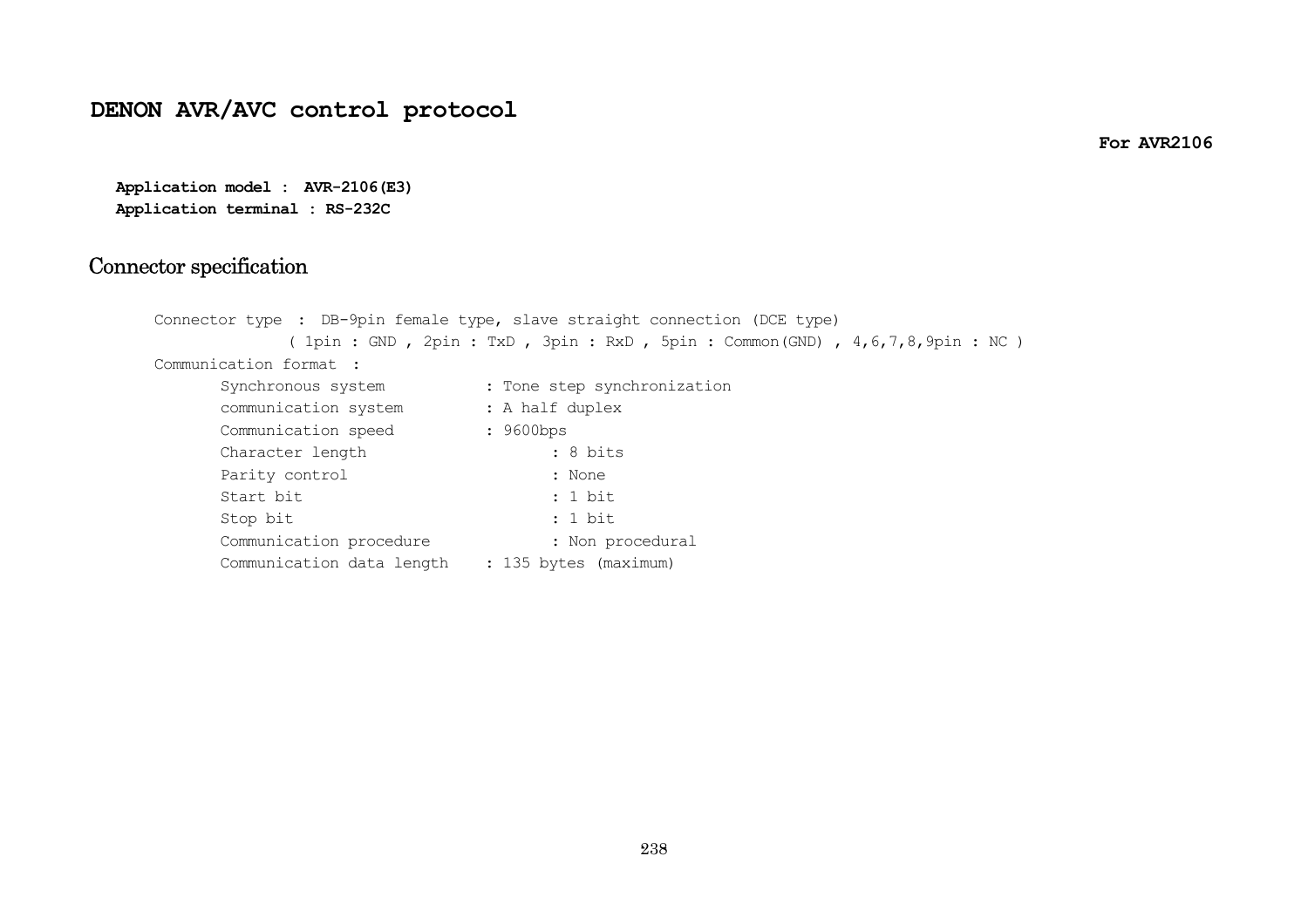### Protocol specification

The following three data forms is defined.

- *COMMAND*The message sent to a system(AVR/AVC) from a controller(Touch Panel etc.) A command to a system is given from a controller.
- *EVENT*The message sent to a controller(Touch Panel etc.) from a system(AVR/AVC) The result is sent, when a system is operated directly and a state changes. \*The form of *EVENT* presupposes that it is the same as that of *COMMAND*. \*\*Refer to the following table for the contents of *COMMAND* and *EVENT*.
- *RESPONSE* : The message sent to a controller(Touch Panel etc.) from a system(AVR/AVC) if the 'request command' (*COMMAND*+*?*+CR(0x0D)) has came from a controller. The *RESPONSE* should be sent within 200ms of receiving the *COMMAND*. \*The form of *RESPONSE* presupposes that it is the same as that of *EVENT*.

**Basic specification** : The command by ASCII CODE, parameter expression

\*ASCII CODE which can be used is from  $0x20$  to  $0x7F$ : the alphabet and the number of  $0-9$ , and space  $(0x20)$ , Some signs, AND carriage return(0x0D)--- It is used only as a pause sign.

**Command structure** : COMMAND + PARAMETER + CR(0x0D) COMMAND : ASCII CODE of 2 characters ex. SI : Select Input source MS : surround Mode Setting MV : Master Volume setting PW : system PoWer setting PARAMETER : ASCII CODE ( up to 25 characters) ex. DVD : function name CDR/TAPE-1 : function name THX SURROUND EX : surround mode name SUPER STADIUM : surround mode name \*Special Parameter--- ? : for request command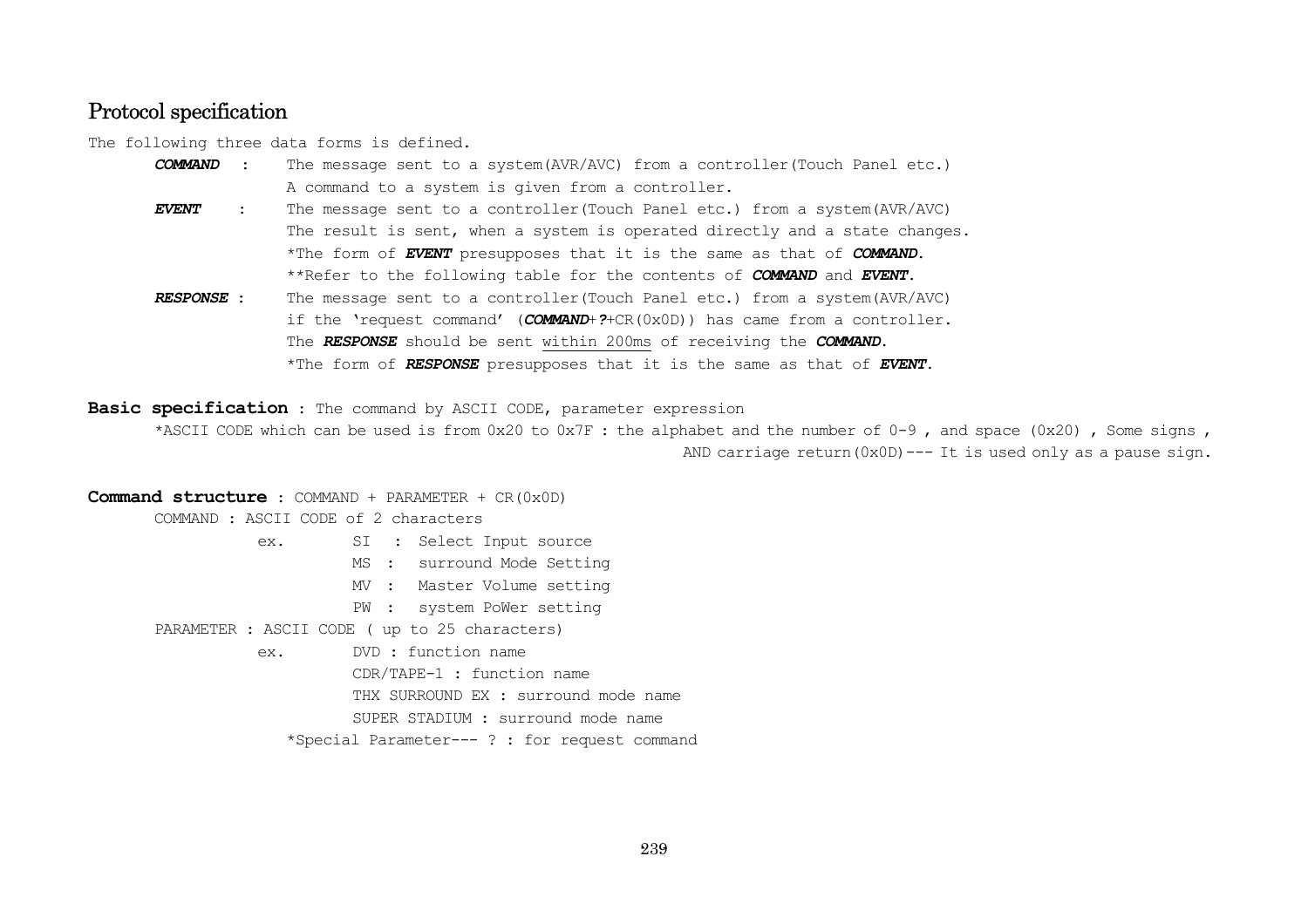#### The example of a command \* <CR> is the meaning of 0x0D.

SIDVD<CR> : Select Input source DVD

MSDOLBY DIGITAL<CR> : surround Mode Set to DOLBY DIGITAL

MVUP<CR> : Master Volume UP

PWON<CR> : system PoWer ON

PWSTANDBY<CR> : system PoWer STANDBY

SI?<CR> : Request command for now playing input source >> Return *RESPONSE* 'SI\*\*\*<CR>'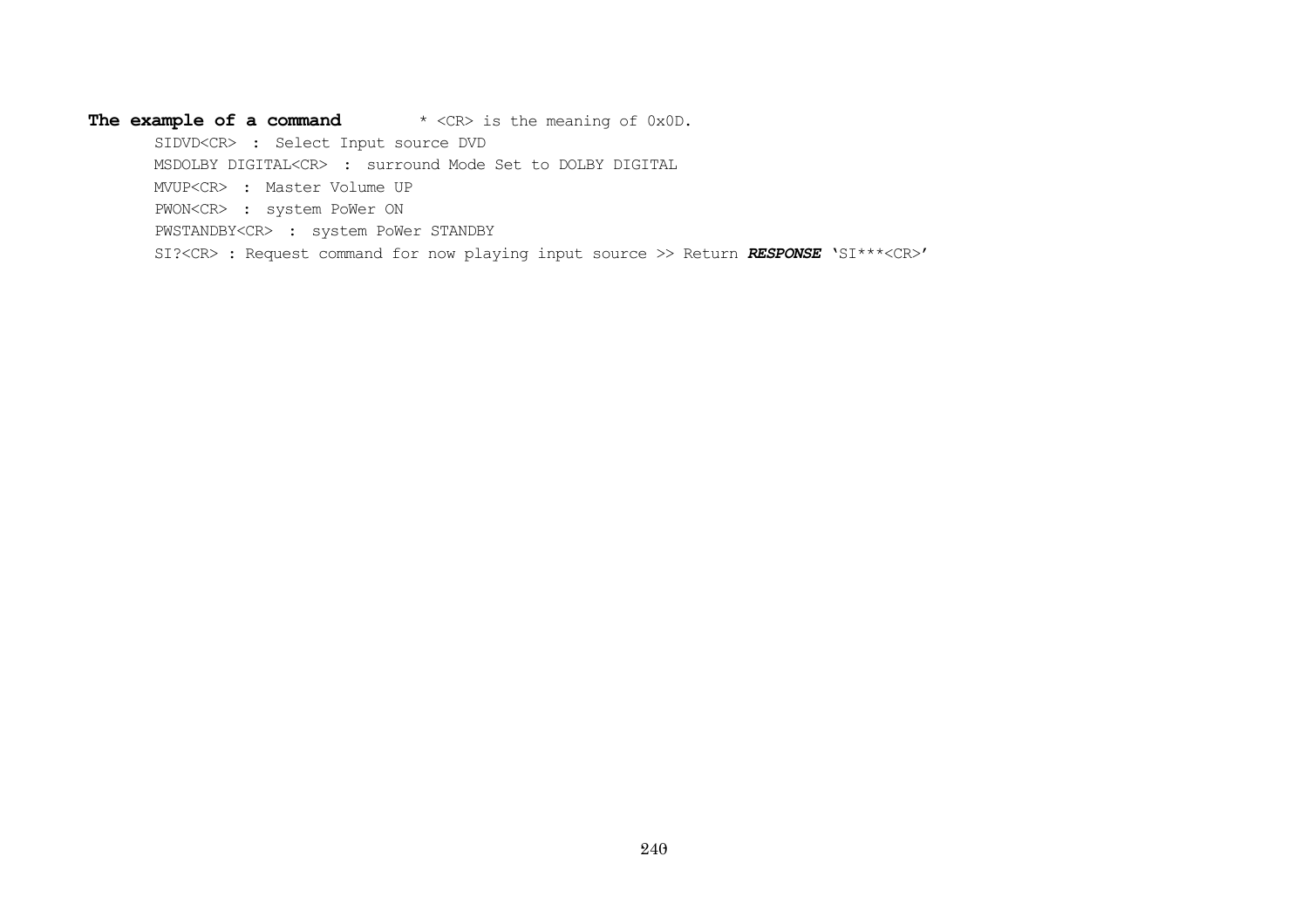#### **Others**

- A) *COMMAND* is receivable also during transmission of *EVENT*.
- B) Since CHANNEL VOLUME changes simultaneously when the SURROUND MODE changes, the value of the channel volume of all channels returns as *EVENT*.
- C) CHANNEL VOLUME returns the data of ALL channels by the present SURROUND MODE also including an intact channel. In this case, the data of an intact channel is set to "50".
- D) Since SURROUND MODE changes simultaneously when the INPUT source changes, the SURROUND MODE (and also the value of the channel volume of all channels , It described in B) ) returns as *EVENT*.
- E) When SURROUND MODE is the same in between INPUT source change before and after, *EVENT* of SURROUND MODE and CHANNEL VOLUME does NOT return.
- F) Although *EVENT* of SURROUND MODE returns when the present SURROUND MODE is set up again, CHANNEL VOLUME does NOT return.
- G) When SURROUND MODE is changed, before returning SURROUND MODE after change as *EVENT*, the present SURROUND MODE is returned.
- H) The *RESPONSE* should be sent as opposed to the request command by all the commands with which an *EVENT* exists , not need to the another request commands(ex. SV command).
- I) The *PARAMETER* (with *COMMAND* and *RESPONSE*, *EVENT*) of minimum level of MASTER VOLUME defines "99".
- J) If the MASTER VOLUME & CHANNEL VOLUME set with 0.5dB step, the *PARAMETER* (with *COMMAND* and *RESPONSE*, *EVENT*) defines three ASCII characters as bellows.

| ex. | $MASTER VOLUME = +1.0dB :$ |            | MV81 < CR       |
|-----|----------------------------|------------|-----------------|
|     |                            | $+0.5dB:$  | MV805 <cr></cr> |
|     |                            | $0dB$ :    | MV80 <cr></cr>  |
|     |                            | $-0.5dB$ : | MV795 <cr></cr> |
|     |                            | $-1.0dB:$  | MV79 < CR       |
|     |                            |            |                 |
|     |                            | $-79.5dB:$ | MV005 <cr></cr> |
|     |                            | $-80.0dB:$ | MV00 <cr></cr>  |
|     |                            |            | MV99 <cr></cr>  |
|     |                            |            |                 |

\* At the \*\*.0dB step, only uses two ASCII characters as *PARAMETER*, same as usual.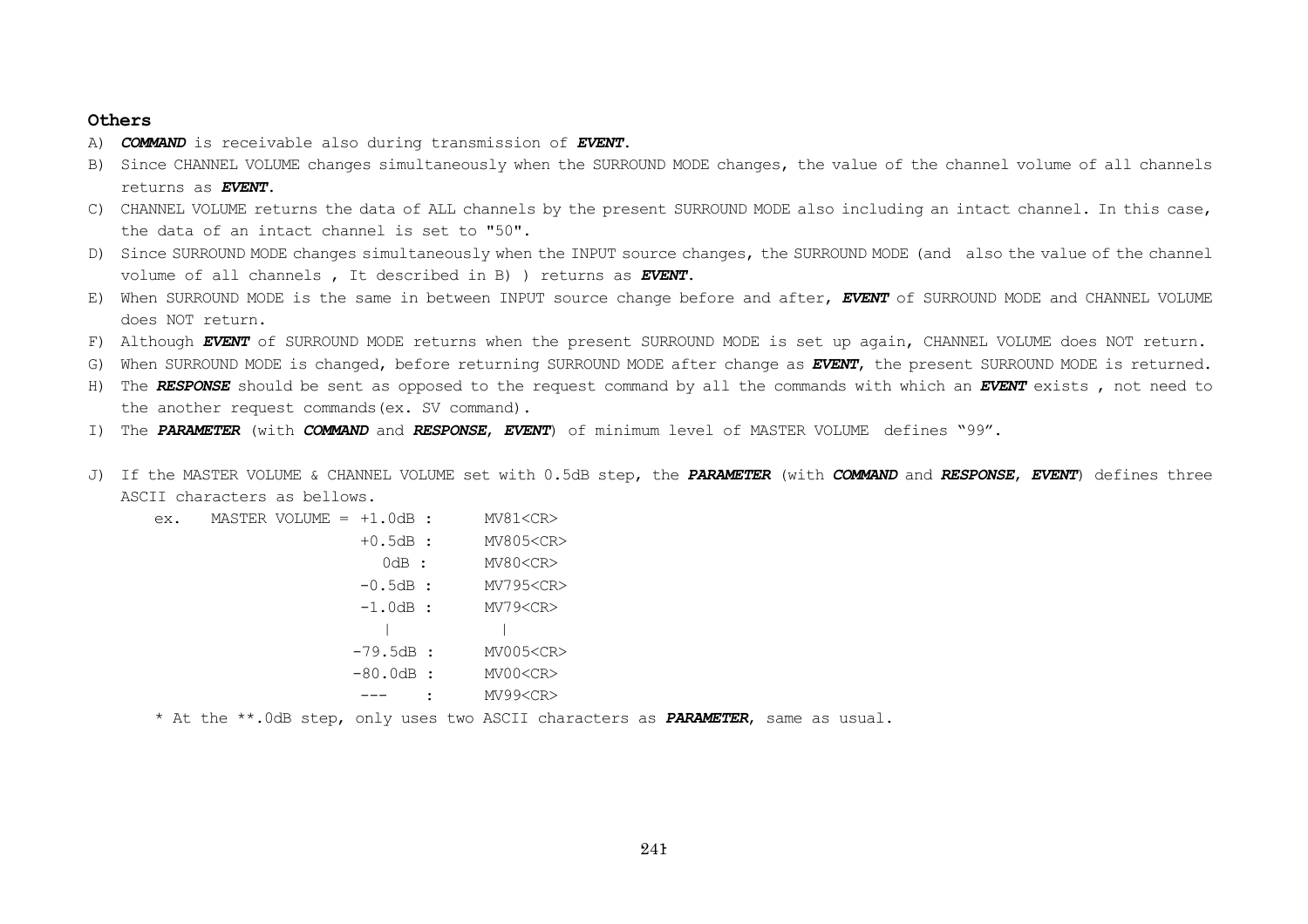# **COMMAND and PARAMETER list**

| COMMAND | <b>PARAMETER</b> | function                                      | example              |
|---------|------------------|-----------------------------------------------|----------------------|
| PW      | ON               | POWER ON/STANDBY change                       | PWON <cr></cr>       |
|         | STANDBY          |                                               | PWSTANDBY <cr></cr>  |
| MV      | UP               | MASTER VOLUME UP/DOWN, direct change to **dB  | MVUP <cr></cr>       |
|         | <b>DOWN</b>      |                                               | MVDOWN <cr></cr>     |
|         | $***$            | **:00 to 99 by ASCII, 80=0dB, 99=--- (MIN)    | MV80 <cr></cr>       |
| CV.     | FL UP            | CHANNEL VOLUME UP/DOWN, direct change to **dB | CVFL UP <cr></cr>    |
|         | FL DOWN          | ---FRONT Lch                                  | CVFL DOWN <cr></cr>  |
|         | $FL$ **          | **:38 to 62 by ASCII, $50=0dB$                | CVFL 50 <cr></cr>    |
|         | FR UP            |                                               | CVFR UP <cr></cr>    |
|         | FR DOWN          | ---FRONT Rch                                  | CVFR DOWN <cr></cr>  |
|         | $FR$ **          | **:38 to 62 by ASCII, $50=0dB$                | CVFR 50 <cr></cr>    |
|         | $C$ $UP$         |                                               | CVC UP <cr></cr>     |
|         | C DOWN           | ---CENTERch                                   | CVC DOWN <cr></cr>   |
|         | $C \star \star$  | **:38 to 62 by ASCII, $50=0dB$                | CVC 50 <cr></cr>     |
|         | SW UP            | ---SUBWOOFERch                                | CVSW UP <cr></cr>    |
|         | SW DOWN          | **:00,38 to 62 by ASCII, $50=0dB$             | CVSW DOWN <cr></cr>  |
|         | $SW$ **          | $00 = OFF$                                    | CVSW 50 <cr></cr>    |
|         | SL UP            |                                               | CVSL UP <cr></cr>    |
|         | SL DOWN          | ---SURROUND Lch                               | CVSL DOWN <cr></cr>  |
|         | $SL$ **          | **:38 to 62 by ASCII, $50=0dB$                | CVSL 50 <cr></cr>    |
|         | SR UP            |                                               | CVSR UP <cr></cr>    |
|         | SR DOWN          | ---SURROUND Rch                               | CVSR DOWN <cr></cr>  |
|         | $SR$ **          | **:38 to 62 by ASCII, $50=0dB$                | CVSR 50 < CR         |
|         | SBL UP           | ---SURROUND BACK Lch (SBch 2SP)               | CVSBL UP <cr></cr>   |
|         | SBL DOWN         |                                               | CVSBL DOWN <cr></cr> |
|         | SBL $**$         | **:38 to 62 by ASCII, $50=0dB$                | CVSBL 50 <cr></cr>   |
|         | SBR UP           | ---SURROUND BACK Rch (SBch 2SP)               | CVSBR UP <cr></cr>   |
|         | SBR DOWN         |                                               | CVSBR DOWN <cr></cr> |
|         | SBR $**$         | **:38 to 62 by ASCII, 50=0dB                  | CVSBR 50 <cr></cr>   |

The PARAMETER of MV , CV COMMAND : "\*" parameter uses two or three ASCII characters. (see page4 (J) section)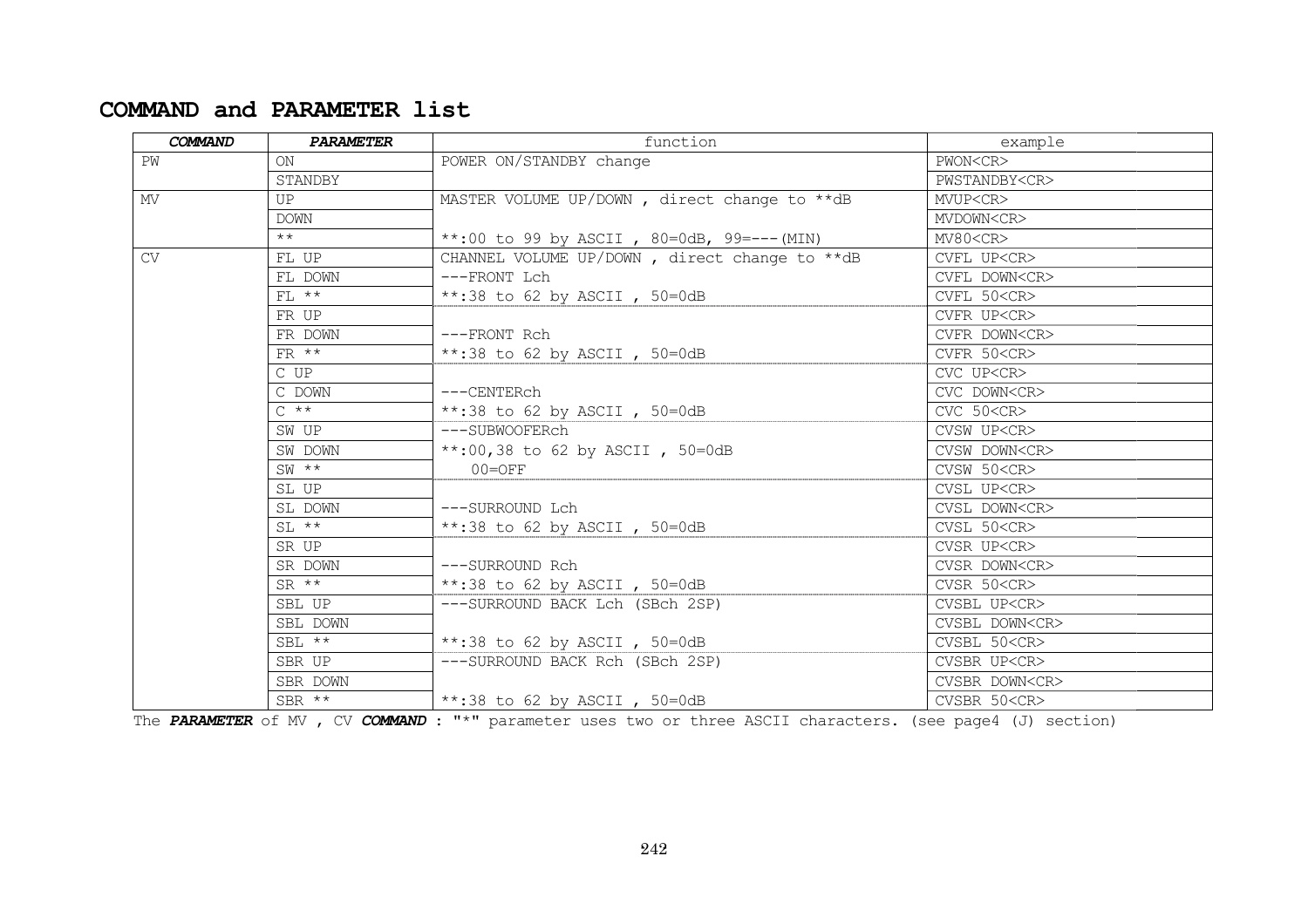| <b>COMMAND</b> | <b>PARAMETER</b> | function                                | example               |
|----------------|------------------|-----------------------------------------|-----------------------|
| CV             | SB UP            | (SBch 1SP)<br>---SURROUND BACKch        | CVSB UP <cr></cr>     |
|                | SB DOWN          |                                         | CVSB DOWN <cr></cr>   |
|                | $SB$ **          | **:38 to 62 by ASCII , $50=0dB$         | CVSB 50 <cr></cr>     |
| MU             | <b>ON</b>        | OUTPUT MUTE ON/OFF change               | MUON <cr></cr>        |
|                | OFF              |                                         | MUOFF <cr></cr>       |
| SI             | PHONO            | Select INPUT source                     | SIPHONO <cr></cr>     |
|                | CD               |                                         | SICD <cr></cr>        |
|                | TUNER            |                                         | SITUNER <cr></cr>     |
|                | <b>DVD</b>       | ---Select DVD/VDP function at AVR-2106  | SIDVD <cr></cr>       |
|                |                  | ---Invalid at AVR-2106                  | SIVDP <cr></cr>       |
|                | TV               | ---Select TV/DBS function at AVR-2106   | SITV <cr></cr>        |
|                |                  | ---Invalid at AVR-2106                  | SIDBS/SAT <cr></cr>   |
|                | $VCR-1$          |                                         | SIVCR-1 <cr></cr>     |
|                | $VCR-2$          |                                         | SIVCR-2 <cr></cr>     |
|                |                  | ---Invalid at AVR-2106                  | SIVCR-3 <cr></cr>     |
|                | V.AUX            |                                         | SIV.AUX <cr></cr>     |
|                | CDR/TAPE1        | ---Select CDR/TAPE function at AVR-2106 | SICDR/TAPE1 <cr></cr> |
|                |                  | ---Invalid at AVR-2106                  | SIMD/TAPE2 <cr></cr>  |
| ΖM             | ON               | MAIN-ZONE ON/OFF change at AVR-2106     | ZMON <cr></cr>        |
|                | OFF              |                                         | ZMOFF <cr></cr>       |
| Z1             | <b>PHONO</b>     | ---Invalid at AVR-2106                  | Z1PHONO <cr></cr>     |
|                |                  |                                         |                       |
|                |                  |                                         | Z1MD/TAPE2 <cr></cr>  |
|                |                  | ---Invalid at AVR-2106                  | Z1SOURCE <cr></cr>    |
|                |                  | $---Invalid$ at $AVR-2106$              | Z1UP <cr></cr>        |
|                |                  |                                         | Z1DOWN <cr></cr>      |
|                |                  |                                         | Z180 <cr></cr>        |
|                |                  | ---Invalid at AVR-2106                  | Z1ON <cr></cr>        |
|                |                  |                                         | Z1OFF <cr></cr>       |

The *PARAMETER* of CV *COMMAND* : "\*" parameter uses two or three ASCII characters. (see page4 (J) section)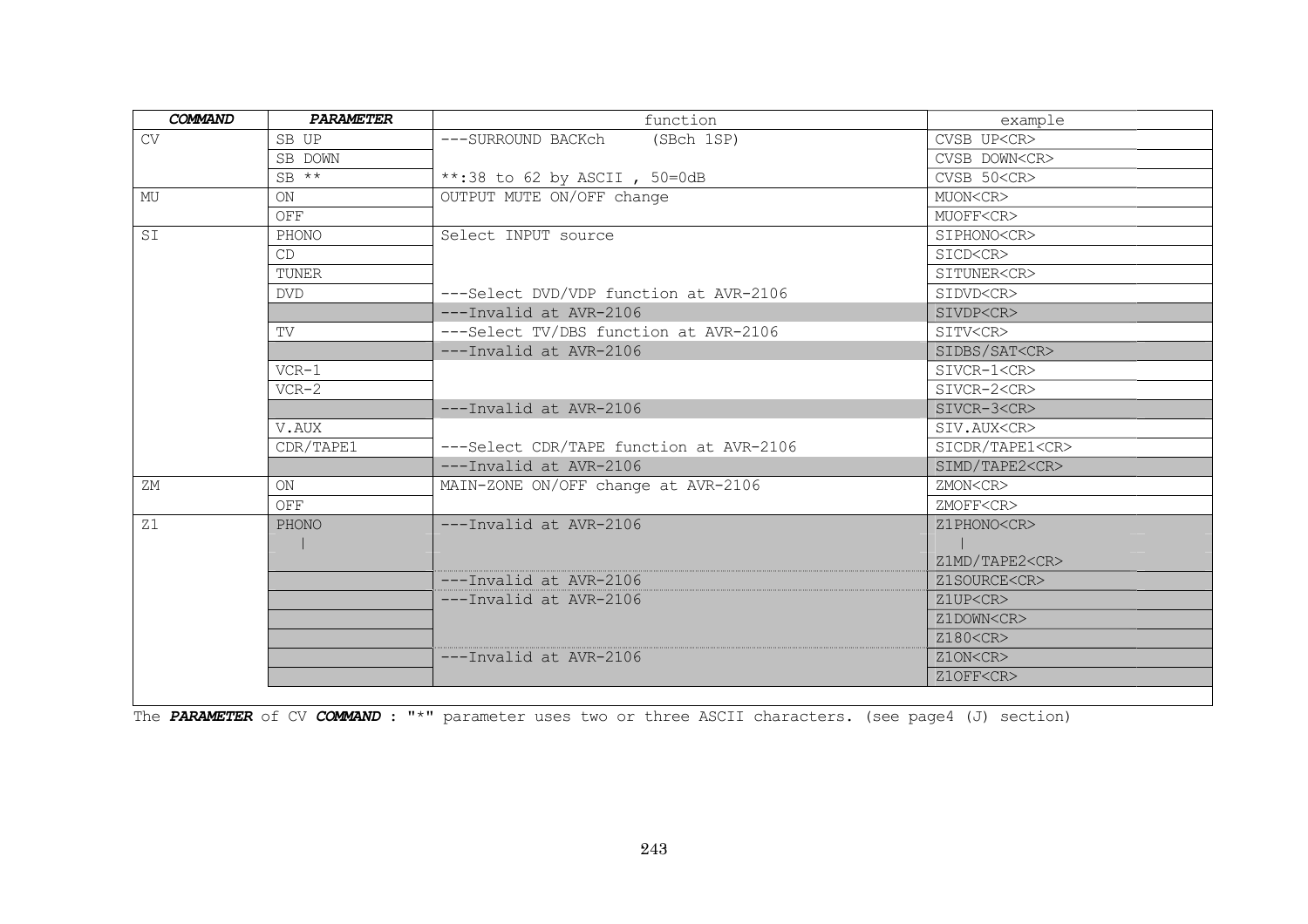| <b>COMMAND</b> | <b>PARAMETER</b> | function                                             | example               |
|----------------|------------------|------------------------------------------------------|-----------------------|
| Z <sub>2</sub> | PHONO            | MULTI ZONE-2 mode set, and select source at AVR-2106 | Z2PHONO <cr></cr>     |
|                |                  | ---The name of PARAMETER is                          |                       |
|                | CDR/TAPE1        | the same as that of the time of SI COMMAND.          | Z2MD/TAPE2 <cr></cr>  |
|                | <b>SOURCE</b>    | MULTI ZONE-2 mode cancel                             | Z2SOURCE <cr></cr>    |
|                | $_{\rm IIP}$     | MULTI ZONE-2 VOLUME UP/DOWN, direct change to **dB   | Z2UP <cr></cr>        |
|                | <b>DOWN</b>      |                                                      | Z2DOWN <cr></cr>      |
|                | $\star\star$     | **:10 to 99 by ASCII, 80=0dB, 99=--- (MIN)           | Z280 <cr></cr>        |
|                | ON               | MULTI ZONE-2 ON/OFF change at AVR-2805               | Z2ON <cr></cr>        |
|                | OFF              |                                                      | Z2OFF <cr></cr>       |
|                |                  |                                                      |                       |
| <b>SR</b>      | PHONO            | REC SELECT mode set, and select source               | SRPHONO <cr></cr>     |
|                |                  | ---The name of PARAMETER is                          |                       |
|                | CDR/TAPE1        | the same as that of the time of SI COMMAND.          | SRMD/TAPE2 <cr></cr>  |
|                | SOURCE           | REC SELECT mode cancel                               | SRSOURCE <cr></cr>    |
| <b>SV</b>      | <b>DVD</b>       | VIDEO SELECT mode set, and select source             | SVDVD <cr></cr>       |
|                | <b>VDP</b>       | ---Invalid at AVR-2106                               | SVVDP <cr></cr>       |
|                | TV               |                                                      | SVTV <cr></cr>        |
|                |                  | $---Invalid$ at $AVR-2106$                           | SVDBS/SAT <cr></cr>   |
|                | $VCR-1$          |                                                      | $SVVCR-1 < CR$        |
|                | $VCR-2$          |                                                      | SVVCR-2 <cr></cr>     |
|                |                  | ---Invalid at AVR-2106                               | SVVCR-3 <cr></cr>     |
|                | V.AUX            |                                                      | SVV.AUX <cr></cr>     |
|                | <b>SOURCE</b>    | VIDEO SELECT mode cancel                             | SVSOURCE <cr></cr>    |
| <b>SD</b>      | AUTO             | set DIGITAL INPUT AUTO mode                          | SDAUTO <cr></cr>      |
|                | <b>PCM</b>       | set DIGITAL INPUT force PCM mode                     | SDPCM <cr></cr>       |
|                | <b>DTS</b>       | set DIGITAL INPUT force DTS mode                     | SDDTS <cr></cr>       |
|                |                  | ---Invalid at AVR-2106                               | SDRF <cr></cr>        |
|                | ANALOG           | set force ANALOG INPUT mode                          | SDANALOG <cr></cr>    |
|                | EXT.IN-1         | ---Set EXT. IN mode at AVR-2106                      | SDEXT. IN-1 <cr></cr> |
|                |                  | ---Invalid at AVR-2106                               | SDEXT. IN-2 <cr></cr> |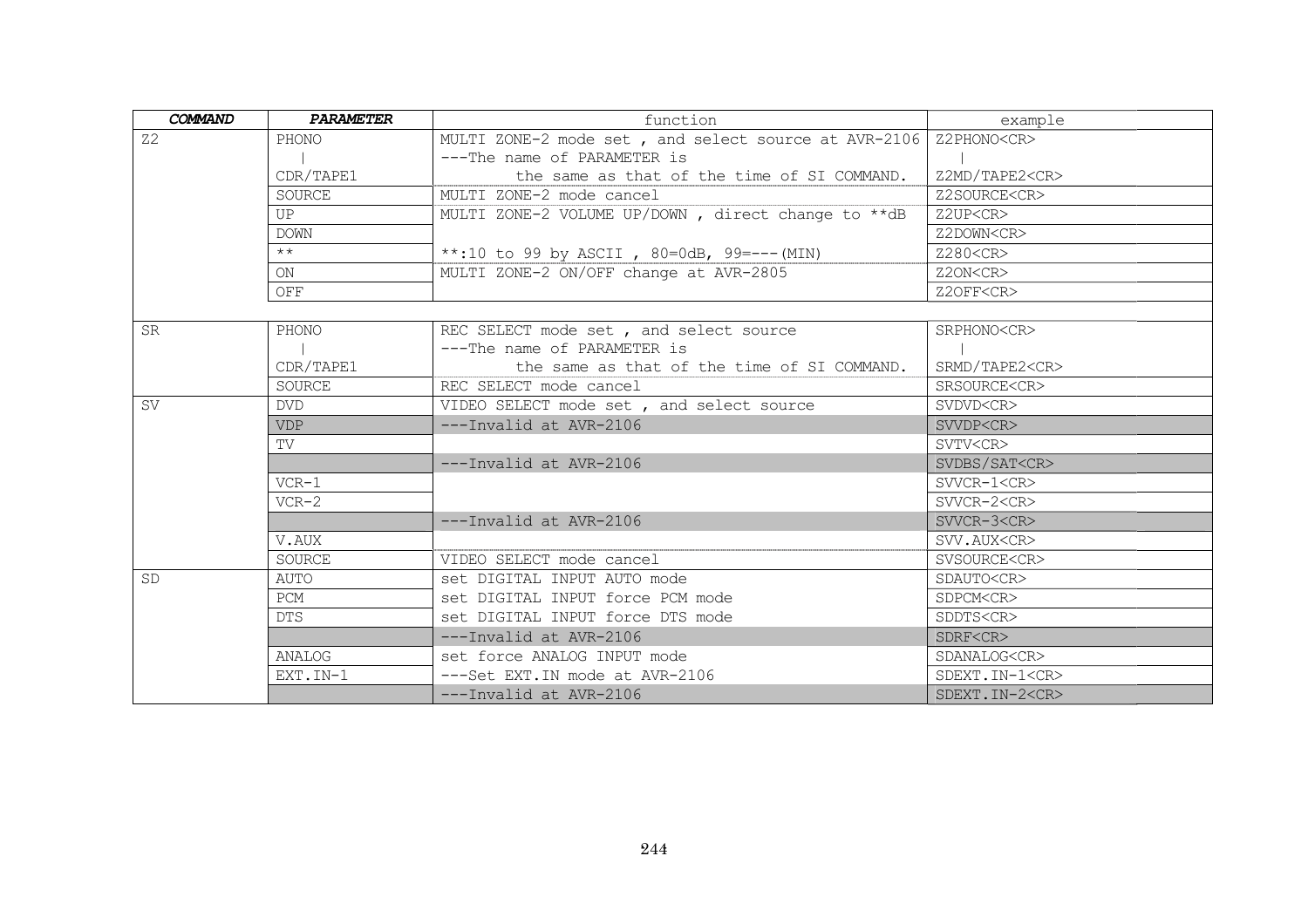| <b>EVENT</b> | <b>PARAMETER</b> | function                                         | example                     |
|--------------|------------------|--------------------------------------------------|-----------------------------|
| MS           | <b>DIRECT</b>    | SURROUND mode set                                | MSDIRECT <cr></cr>          |
|              | PURE DIRECT      | ---Valid for AVR-2106                            | MSPURE DIRECT <cr></cr>     |
|              | STEREO           |                                                  | MSSTEREO <cr></cr>          |
|              |                  | ---Invalid at AVR-2106                           | MSMULTI CH IN <cr></cr>     |
|              |                  | $---Invalid$ at $AVR-2106$                       | MSMULTI CH DIRECT <cr></cr> |
|              |                  | ---Invalid at AVR-2106                           | MSMULTI CH PURE D <cr></cr> |
|              | DOLBY PRO LOGIC  | All are received as "DOLBY SURROUND",            | MSDOLBY PRO LOGIC <cr></cr> |
|              | DOLBY PL2        | the surround mode which changed return as EVENT. | MSDOLBY PL2 <cr></cr>       |
|              | DOLBY PL2x       |                                                  | MSDOLBY PL2X <cr></cr>      |
|              | DOLBY DIGITAL    |                                                  | MSDOLBY DIGITAL <cr></cr>   |
|              | DOLBY D EX       |                                                  | MSDOLBY D EX <cr></cr>      |
|              | DTS NEO:6        | All are received as "DTS SURROUND",              | MSDTS NEO: 6 <cr></cr>      |
|              | DTS SURROUND     |                                                  | MSDTS SURROUND <cr></cr>    |
|              | DTS ES DSCRT6.1  |                                                  | MSDTS ES DSCRT6.1 <cr></cr> |
|              | DTS ES MTRX6.1   |                                                  | MSDTS ES MTRX6.1 <cr></cr>  |
|              |                  | ---Invalid at AVR-2106                           | MSDOLBY H/P <cr></cr>       |
|              |                  | ---Invalid at AVR-2106                           | MSDTS+DOLBY H/P <cr></cr>   |
|              |                  | ---Invalid at AVR-2106                           | MSHOME THX CINEMA <cr></cr> |
|              |                  | $---Invalid$ at $AVR-2106$                       | MSTHX5.1 <cr></cr>          |
|              |                  | ---Invalid at AVR-2106                           | MSTHX U2 CINEMA <cr></cr>   |
|              |                  | ---Invalid at AVR-2106                           | MSTHX MUSIC MODE <cr></cr>  |
|              |                  | ---Invalid at AVR-2106                           | MSTHX6.1 <cr></cr>          |
|              |                  | ---Invalid at AVR-2106                           | MSTHX SURROUND EX <cr></cr> |
|              |                  | ---Invalid at AVR-2106                           | MSWIDE SCREEN <cr></cr>     |
|              | 5CH STEREO       | Both are received as "5CH/7CH STEREO",           | MS5CH STEREO <cr></cr>      |
|              | 7CH STEREO       | the surround mode which changed return as EVENT. | MS7CH STEREO <cr></cr>      |
|              |                  | ---Invalid at AVR-2106                           | MSSUPER STADIUM <cr></cr>   |
|              | ROCK ARENA       |                                                  | MSROCK ARENA <cr></cr>      |
|              | JAZZ CLUB        |                                                  | MSJAZZ CLUB <cr></cr>       |
|              |                  | ---Invalid at AVR-2106                           | MSCLASSIC CONCERT <cr></cr> |
|              | MONO MOVIE       |                                                  | MSMONO MOVIE <cr></cr>      |
|              | MATRIX           |                                                  | MSMATRIX <cr></cr>          |
|              | VIDEO GAME       |                                                  | MSVIDEO GAME <cr></cr>      |
|              | VIRTUAL          |                                                  | MSVIRTUAL <cr></cr>         |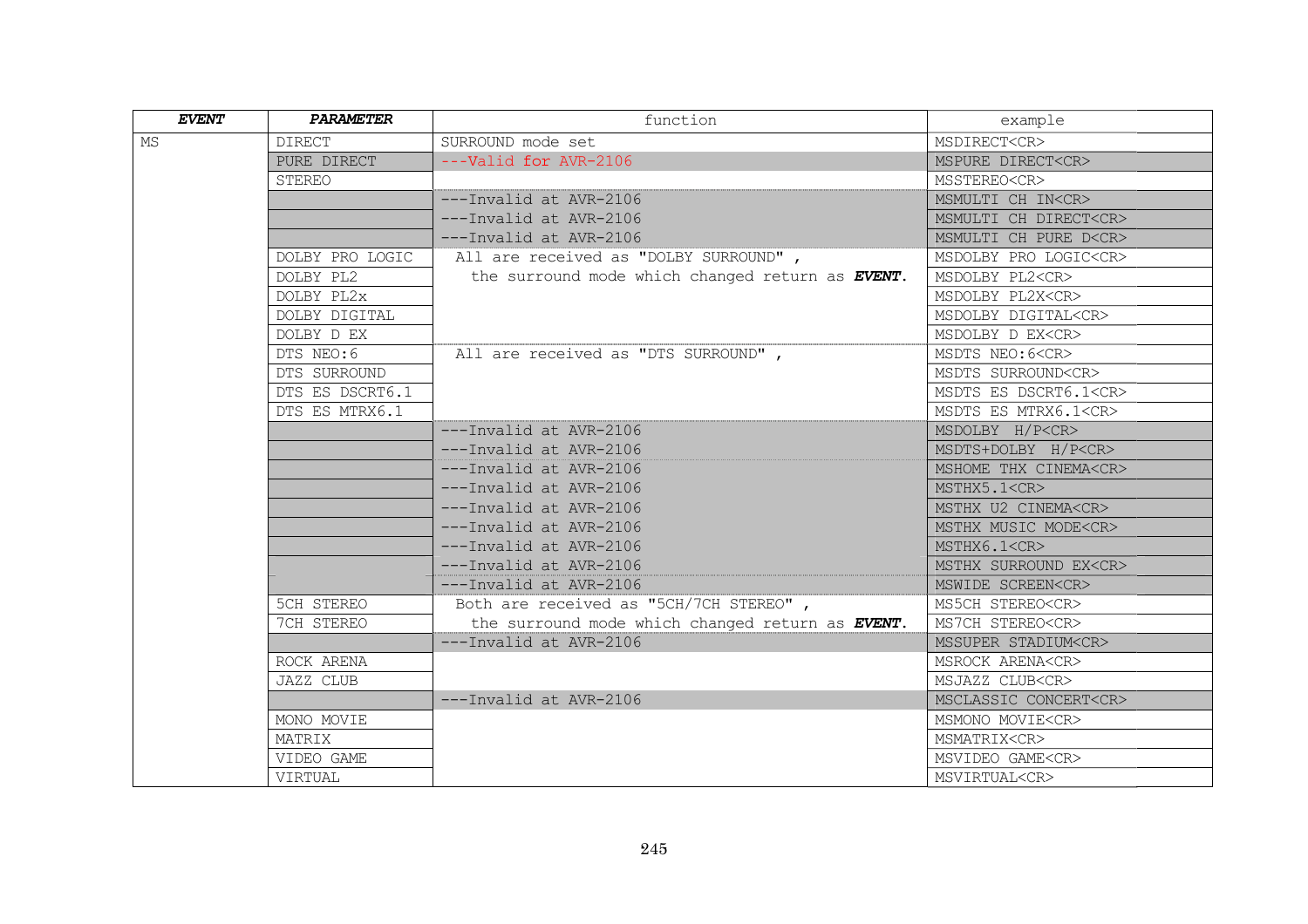| <b>EVENT</b> | <b>PARAMETER</b>                           | function                                                  | example                     |         |
|--------------|--------------------------------------------|-----------------------------------------------------------|-----------------------------|---------|
| MS.          | MPEG2 AAC                                  | ---Invalid at AVR model                                   | MSMPEG2 AAC <cr></cr>       |         |
|              | AAC+DOLBY EX                               | ---Invalid at AVR model                                   | MSAAC+DOLBY EX <cr></cr>    |         |
| PS           | TONE DEFEAT ON                             | PARAMETER setting                                         | PSTONE DEFEAT ON <cr></cr>  |         |
|              | TONE DEFEAT OFF                            | TONE DEFEAT ON/OFF                                        | PSTONE DEFEAT OFF <cr></cr> |         |
|              | SB:MTRX ON                                 | SURROUND BACK SP MODE set                                 | PSSB: MTRX ON <cr></cr>     |         |
|              | SB: NON MTRX                               | $---MTRX ON = SURR. EX ON = DSCRT ON$                     | PSSB: NON MTRX <cr></cr>    |         |
|              | SB: PL2xCINEMA                             | (@THX)<br>(@ES DSCRT)                                     | PSSB: PL2xCINEMA <cr></cr>  |         |
|              | SB: PL2xMUSIC                              |                                                           | PSSB: PL2xMUSIC <cr></cr>   |         |
|              | SB:OFF                                     |                                                           | PSSB:OFF <cr></cr>          |         |
|              | CINEMA EQ.ON                               | CINEMA EQ. ON/OFF                                         | PSCINEMA EQ.ON <cr></cr>    |         |
|              | CINEMA EQ.OFF                              |                                                           | PSCINEMA EQ.OFF <cr></cr>   |         |
|              | MODE:MUSIC                                 | CINEMA / MUSIC / GAME / PL mode change                    | PSMODE:MUSIC <cr></cr>      |         |
|              | MODE: CINEMA                               | (This parameter can change DOLBY PL2, PL2x, NEO: 6 mode.) | PSMODE: CINEMA <cr></cr>    |         |
|              | MODE: GAME                                 | ---SB=ON : PL2x mode / SB=OFF : PL2 mode                  | PSMODE: GAME <cr></cr>      |         |
|              | MODE: PRO LOGIC                            | --- GAME can change DOLBY PL2 & PL2x mode                 | PSMODE: PRO LOGIC <cr></cr> |         |
|              |                                            | --- PL can change ONLY DOLBY PL2 mode                     |                             |         |
|              | ROOM EQ: NORMAL                            | ROOM EQ mode direct change                                | PSROOM EQ:NORMAL <cr></cr>  |         |
|              | ROOM EQ: FRONT                             |                                                           | PSROOM EQ: FRONT <cr></cr>  |         |
|              | ROOM EQ: FLAT                              |                                                           | PSROOM EQ: FLAT <cr></cr>   |         |
|              | ROOM EQ: MANUAL                            |                                                           | PSROOM EQ:MANUAL <cr></cr>  |         |
|              | ROOM EQ:OFF                                |                                                           | PSROOM EQ:OFF <cr></cr>     |         |
|              | DELAY UP                                   | AUDIO DELAY UP/DOWN, direct change to ***dB               | PSDELAY UP <cr></cr>        |         |
|              | DELAY DOWN                                 | ***:000 to 999 by ASCII, 000=0ms, 200=200ms               | PSDELAY DOWN <cr></cr>      |         |
|              | DELAY ***                                  | --- AVR2106 can be operated from 0 to 200                 | PSDELAY 200 <cr></cr>       |         |
| TF           | UP                                         | TUNER Frequency UP/DOWN, direct change                    | TFUP <cr></cr>              | $\star$ |
|              | DOWN                                       |                                                           | TFDOWN <cr></cr>            | $\star$ |
|              | $\overline{\phantom{1}}$ ****** (6 digits) | $---$ ****.** kHz at AM band (>050000 is AM.)             | TF105000 <cr></cr>          |         |
|              |                                            | ****.** MHz at FM band (<050000 is FM.)                   | (1050.00kHz at AM)          |         |
| TP           | UP                                         | TUNER PRESET CH UP/DOWN, direct change to No.**           | TPUP <cr></cr>              |         |
|              | DOWN                                       |                                                           | TPDOWN <cr></cr>            |         |
|              | $**$ (PRESET No.)                          |                                                           | TPA1 <cr></cr>              |         |
|              |                                            |                                                           | (PRESET No."A1")            |         |
| TM           |                                            | TUNER BAND, MODE Select                                   |                             |         |
|              | AM                                         | ---Band set to AM                                         | TMAM <cr></cr>              |         |
|              | FM                                         | ---Band set to FM                                         | TMFM <cr></cr>              |         |
|              | AUTO                                       | ---Tuning mode set to AUTO mode                           | TMAUTO <cr></cr>            | $\star$ |
|              | MANUAL                                     | ---Tuning mode set to MANUAL mode                         | TMMANUAL <cr></cr>          | $\star$ |

TF, TP, TM *COMMAND* : '\*' parameters can NOT operate when INPUT source isn't TUNER.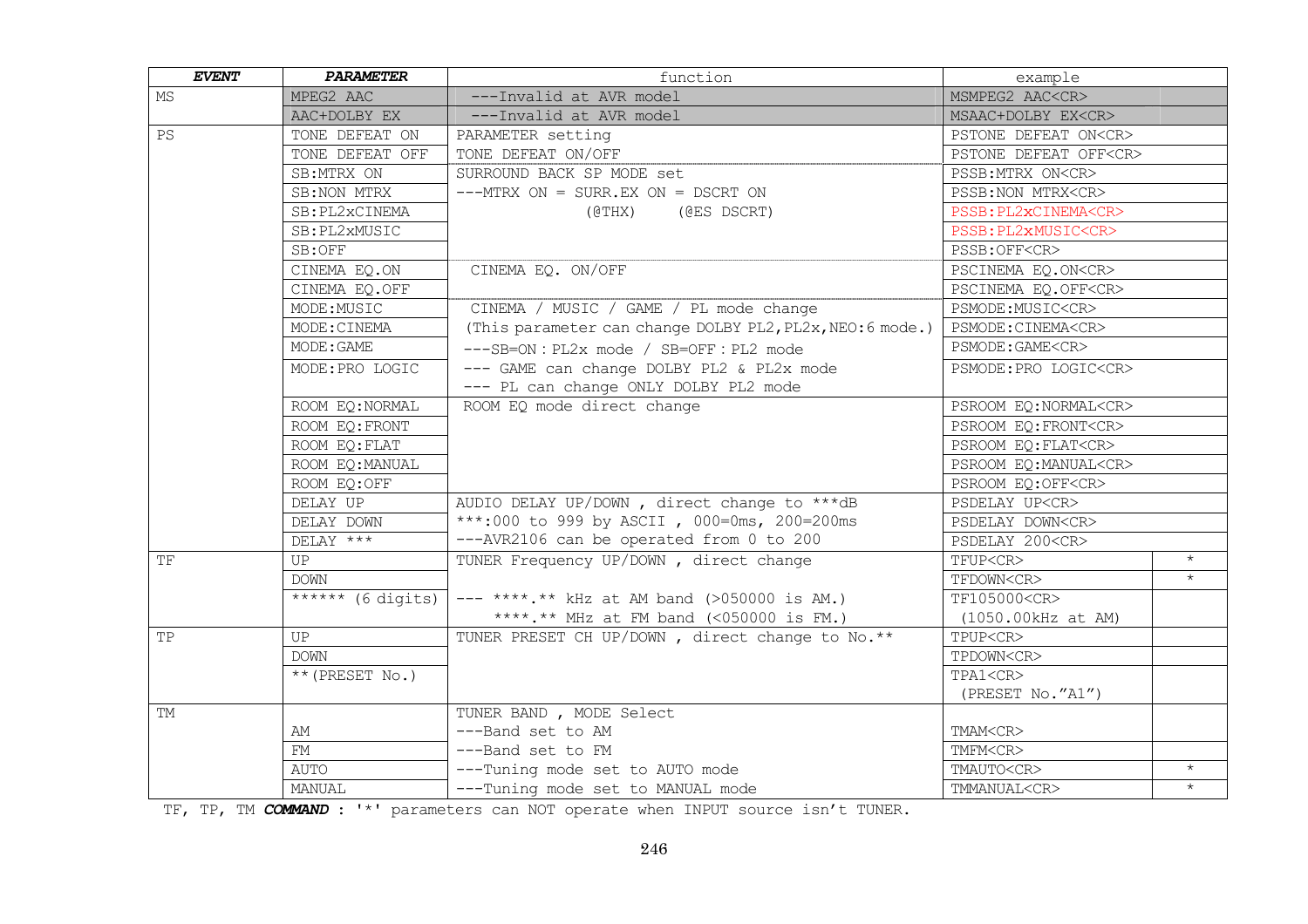# **EVENT(or RESPONSE) and PARAMETER list**

| <b>EVENT</b> | <b>PARAMETER</b>  | function                                         | example               | *RES. |
|--------------|-------------------|--------------------------------------------------|-----------------------|-------|
| PW           | ON                | POWER ON/STANDBY change                          | PWON <cr></cr>        |       |
|              | STANDBY           |                                                  | PWSTANDBY <cr></cr>   |       |
| MV           | $***$             | MASTER VOLUME change, **: 00 to 99 by ASCII      | MV80 < CR             |       |
|              |                   | $98 = +18dB$ (MAX)                               |                       |       |
|              |                   | $80 = 0dB$                                       |                       |       |
|              |                   | $00 = -80dB$                                     |                       |       |
|              |                   | $99 = --- (MIN)$                                 |                       |       |
| CV           | $FL$ **           | CHANNEL VOLUME change, **: 00, 32 to 62 by ASCII | CVFL 50 <cr></cr>     |       |
|              | FR $**$           | $62 = +12dB$ (MAX)                               | CVFR 50 <cr></cr>     |       |
|              | $C \star \star$   | $50 = 0dB$                                       | CVC 50 <cr></cr>      |       |
|              | $SW \times \star$ | $38 = -12dB(MIN)$                                | CVSW 50 <cr></cr>     |       |
|              | $SL$ **           | $00 = OFF$ (define ONLY SWch.)                   | CVSL 50 <cr></cr>     |       |
|              | $SR \star\star$   |                                                  | CVSR 50 <cr></cr>     |       |
|              | $SBL$ **          | (at SBch 2SP)                                    | CVSBL 50 <cr></cr>    |       |
|              | $SBR$ **          | (at SBch 2SP)                                    | CVSBR 50 <cr></cr>    |       |
|              | $SB$ **           | (at SBch 1SP)                                    | CVSB 50 <cr></cr>     |       |
| MU           | ON                | OUTPUT MUTE ON/OFF change                        | MUON <cr></cr>        |       |
|              | OFF               |                                                  | MUOFF <cr></cr>       |       |
| ST           | PHONO             | INPUT source change                              | SIPHONO <cr></cr>     |       |
|              | CD                |                                                  | SICD <cr></cr>        |       |
|              | TUNER             |                                                  | SITUNER <cr></cr>     |       |
|              | <b>DVD</b>        | ---Select DVD/VDP function at AVR-2106           | SIDVD <cr></cr>       |       |
|              |                   | $---Invalid$ at $AVR-2106$                       | SIVDP <cr></cr>       |       |
|              | TV                | ---Select TV/DBS function at AVR 2106            | SITV <cr></cr>        |       |
|              |                   | ---Invalid at AVR-2106                           | SIDBS/SAT <cr></cr>   |       |
|              | $VCR-1$           |                                                  | SIVCR-1 <cr></cr>     |       |
|              | $VCR-2$           |                                                  | SIVCR-2 <cr></cr>     |       |
|              |                   | ---Invalid at AVR-2106                           | SIVCR-3 <cr></cr>     |       |
|              | V.AUX             |                                                  | SIV.AUX <cr></cr>     |       |
|              | CDR/TAPE1         | ---Select CDR/TAPE function at AVR-2106          | SICDR/TAPE1 <cr></cr> |       |
|              |                   | ---Invalid at AVR-2106                           | SIMD/TAPE2 <cr></cr>  |       |

\*RES. : NOT returns '\*' parameters as *RESPONSE*.

The *PARAMETER* of MV , CV *COMMAND* : "\*" parameter uses two or three ASCII characters. (see page4 (J) section)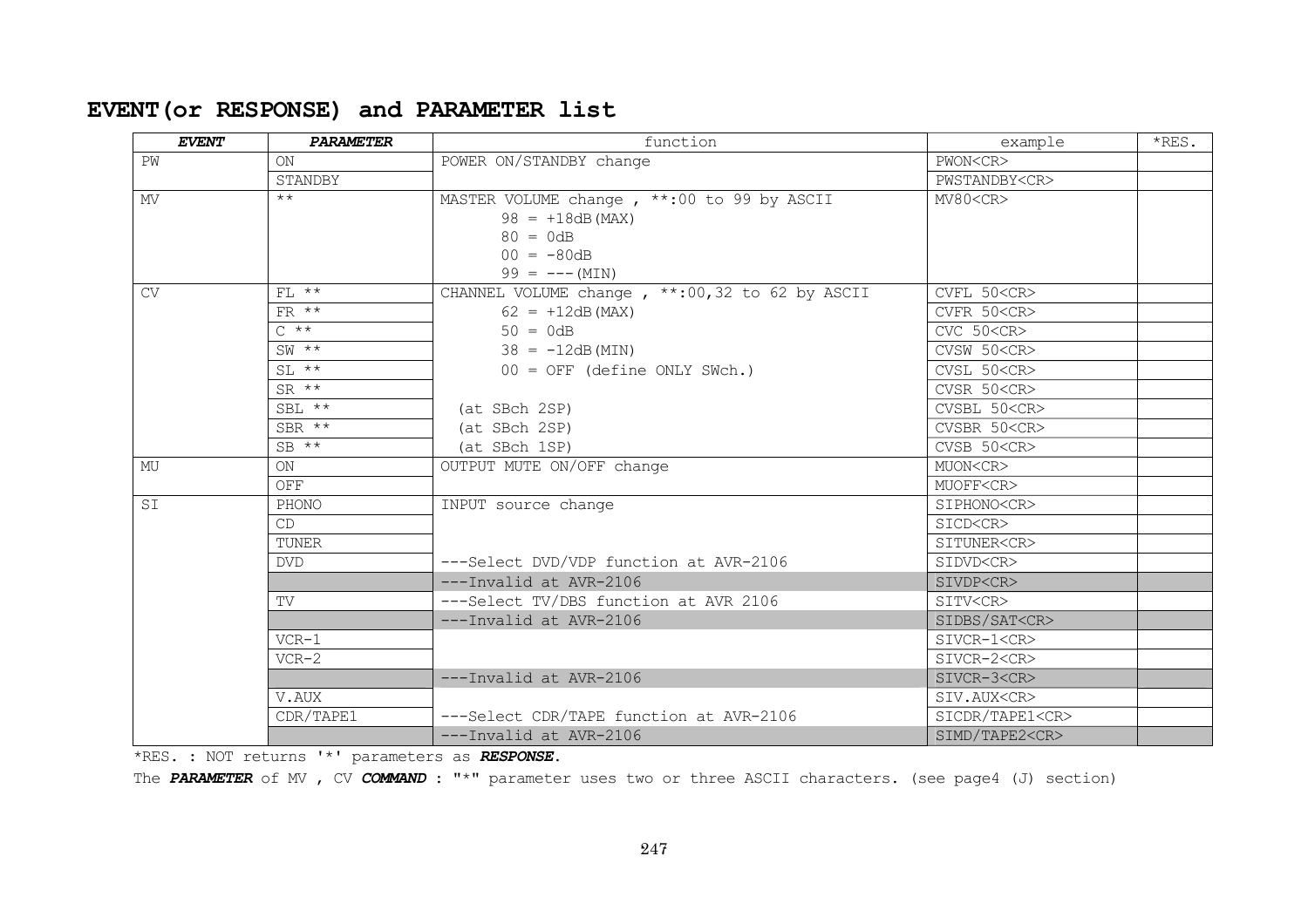| <b>EVENT</b>   | <b>PARAMETER</b> | function                                          | example               | $*$ RES. |
|----------------|------------------|---------------------------------------------------|-----------------------|----------|
| ΖM             | <b>ON</b>        | MAIN-ZONE ON/OFF change                           | ZMON <cr></cr>        |          |
|                | OFF              |                                                   | ZMOFF <cr></cr>       |          |
| Z1             | PHONO            | ---Invalid at AVR-2106                            | Z1PHONO <cr></cr>     |          |
|                |                  |                                                   |                       |          |
|                |                  |                                                   | Z1MD/TAPE2 <cr></cr>  |          |
|                |                  | ---Invalid at AVR-2106                            | Z1SOURCE <cr></cr>    |          |
|                |                  | ---Invalid at AVR-2106                            | Z180 <cr></cr>        |          |
|                |                  |                                                   |                       |          |
|                |                  |                                                   |                       |          |
|                |                  |                                                   |                       |          |
|                |                  |                                                   |                       |          |
|                |                  | ---Invalid at AVR-2106                            | Z1ON <cr></cr>        |          |
|                |                  |                                                   | Z1OFF <cr></cr>       |          |
|                |                  |                                                   |                       |          |
| Z <sub>2</sub> | PHONO            | MULTI ZONE-2 source change                        | Z2PHONO <cr></cr>     |          |
|                |                  | ---The name of PARAMETER is                       |                       |          |
|                | CD/TAPE1         | the same as that of the time of SI COMMAND.       | Z2MD/TAPE2 <cr></cr>  |          |
|                | SOURCE           | MULTI ZONE-2 mode cancel                          | Z2SOURCE <cr></cr>    |          |
|                | $***$            | MULTI ZONE-2 VOLUME change, **: 10 to 99 by ASCII | Z180 <cr></cr>        |          |
|                |                  | $98 = +18dB$ (MAX)                                |                       |          |
|                |                  | $80 = 0dB$                                        |                       |          |
|                |                  | $10 = -70dB$                                      |                       |          |
|                |                  | $99 = --- (MIN)$                                  |                       |          |
|                | <b>ON</b>        | MULTI ZONE-2 ON/OFF change                        | Z2ON <cr></cr>        |          |
|                | OFF              |                                                   | Z2OFF <cr></cr>       |          |
|                |                  |                                                   |                       |          |
| <b>SR</b>      | PHONO            | REC SELECT source change                          | SRPHONO <cr></cr>     |          |
|                |                  | ---The name of PARAMETER is                       |                       |          |
|                | CDR/TAPE1        | the same as that of the time of SI COMMAND.       | SRCDR/TAPE1 <cr></cr> |          |
|                | SOURCE           | REC SELECT mode cancel                            | SRSOURCE <cr></cr>    |          |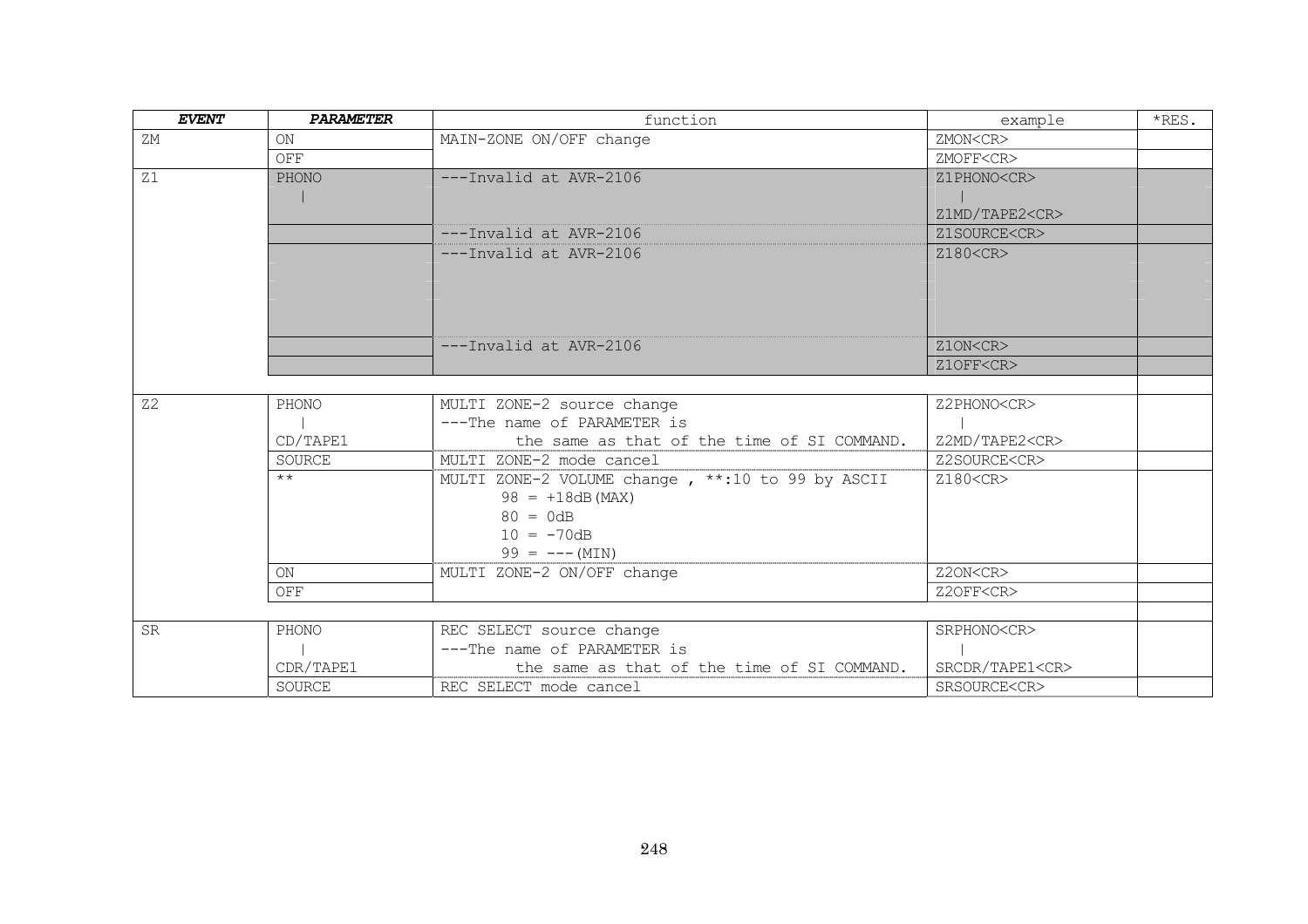| <b>EVENT</b> | <b>PARAMETER</b>  | function                                   | example            | *RES. |
|--------------|-------------------|--------------------------------------------|--------------------|-------|
| <b>TF</b>    |                   | ****** (6 digits)   TUNER Frequency change | TF105000 <cr></cr> |       |
|              |                   | $---***.**$ kHz at AM band                 | (1050.00kHz at AM) |       |
|              |                   | ****.** MHz at FM band                     |                    |       |
| TP           | $**$ (PRESET No.) | TUNER PRESET change to No.**               | TPA1 <cr></cr>     |       |
|              |                   |                                            | (PRESET NO. "A1")  |       |
| <b>TM</b>    |                   | TUNER BAND, MODE change                    |                    |       |
|              | ΆM                | ---Band set to AM                          | TMAM <cr></cr>     |       |
|              | FM                | ---Band set to FM                          | TMFM <cr></cr>     |       |
|              | AUTO              | ---Tuning mode set to AUTO mode            | TMAUTO <cr></cr>   |       |
|              | MANUAL            | ---Tuning mode set to MANUAL mode          | TMMANUAL <cr></cr> |       |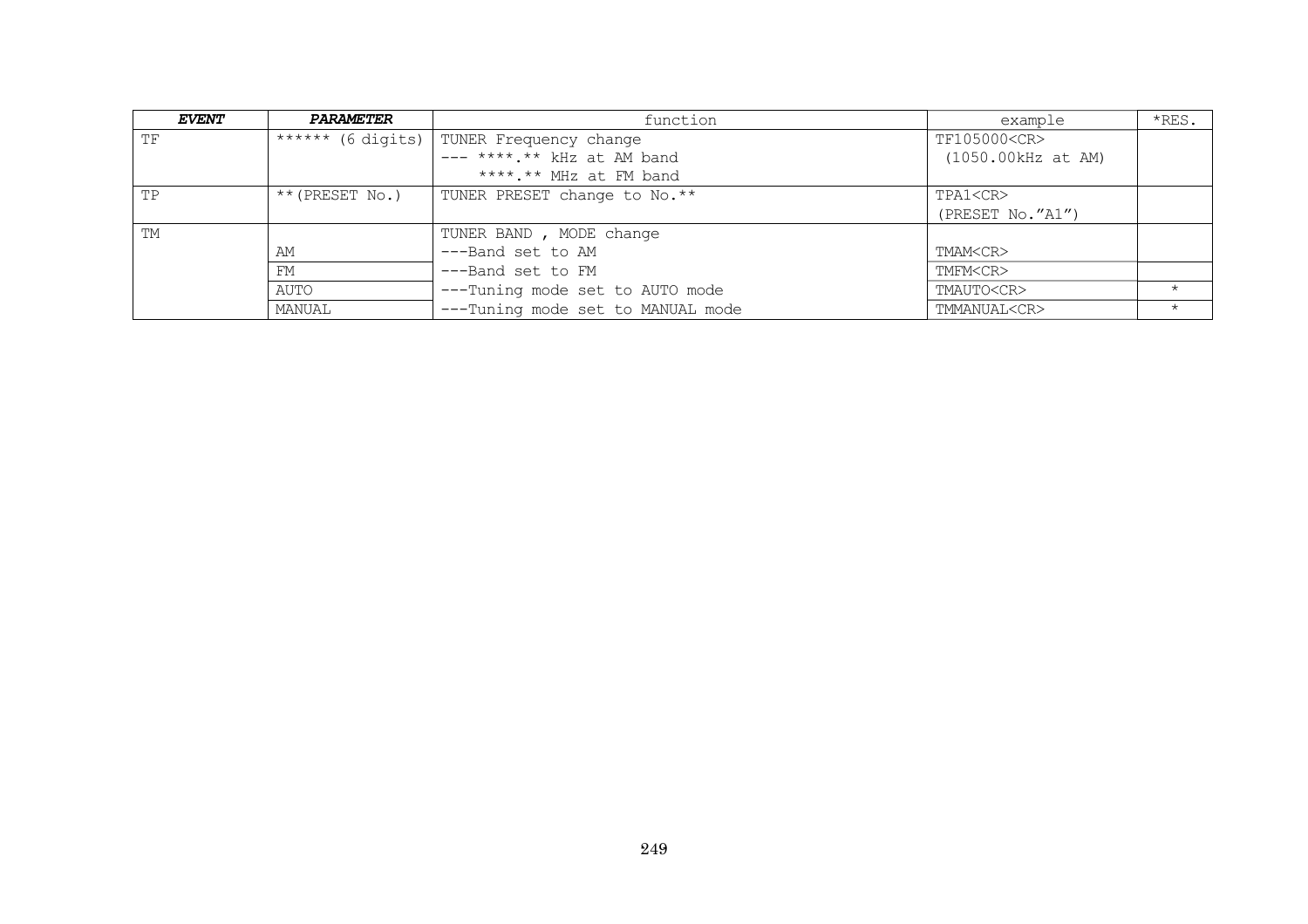| <b>EVENT</b> | <b>PARAMETER</b>  | function                   | example                        |
|--------------|-------------------|----------------------------|--------------------------------|
| MS           | <b>DIRECT</b>     | SURROUND mode change       | MSDIRECT <cr></cr>             |
|              | PURE DIRECT       |                            | MSPURE DIRECT <cr></cr>        |
|              | <b>STEREO</b>     |                            | MSSTEREO <cr></cr>             |
|              |                   | ---Invalid at AVR-2106     | MSMULTI CH IN <cr></cr>        |
|              |                   | ---Invalid at AVR-2106     | MSM CH IN+PL2X C <cr></cr>     |
|              | +PL2x CINEMA      |                            |                                |
|              |                   | ---Invalid at AVR-2106     | MSM CH IN+PL2X M <cr></cr>     |
|              | +PL2x MUSIC       |                            |                                |
|              |                   | ---Invalid at AVR-2106     | MSMULTI CH DIRECT <cr></cr>    |
|              |                   | $---Invalid$ at $AVR-2106$ | MSM CH DRCT+PL2X C <cr></cr>   |
|              | +PL2x CINEMA      |                            |                                |
|              |                   | ---Invalid at AVR-2106     | MSM CH DRCT+PL2X M <cr></cr>   |
|              | +PL2x MUSIC       |                            |                                |
|              |                   | $---Invalid$ at $AVR-2106$ | MSMULTI CH PURE D <cr></cr>    |
|              |                   | $---Invalid$ at $AVR-2106$ | MSM CH PURE D+PL2X C <cr></cr> |
|              | +PL2x CINEMA      |                            |                                |
|              |                   | ---Invalid at AVR-2106     | MSM CH PURE D+PL2X M <cr></cr> |
|              | +PL2x MUSIC       |                            |                                |
|              | DOLBY PRO LOGIC   |                            | MSDOLBY PRO LOGIC <cr></cr>    |
|              | DOLBY PL2 CINEMA  |                            | MSDOLBY PL2 C <cr></cr>        |
|              | DOLBY PL2 MUSIC   |                            | MSDOLBY PL2 M <cr></cr>        |
|              | DOLBY PL2 GAME    |                            | MSDOLBY PL2 G <cr></cr>        |
|              | DOLBY PL2x CINEMA |                            | MSDOLBY PL2X C <cr></cr>       |
|              | DOLBY PL2x MUSIC  |                            | MSDOLBY PL2X M <cr></cr>       |
|              | DOLBY PL2x GAME   |                            | MSDOLBY PL2X G <cr></cr>       |
|              | DOLBY DIGITAL     |                            | MSDOLBY DIGITAL <cr></cr>      |
|              | DOLBY D EX        |                            | MSDOLBY D EX <cr></cr>         |
|              | DOLBY D           |                            | MSDOLBY D+PL2X C <cr></cr>     |
|              | +PL2x CINEMA      |                            |                                |
|              | DOLBY D           |                            | MSDOLBY D+PL2X M <cr></cr>     |
|              | +PL2x MUSIC       |                            |                                |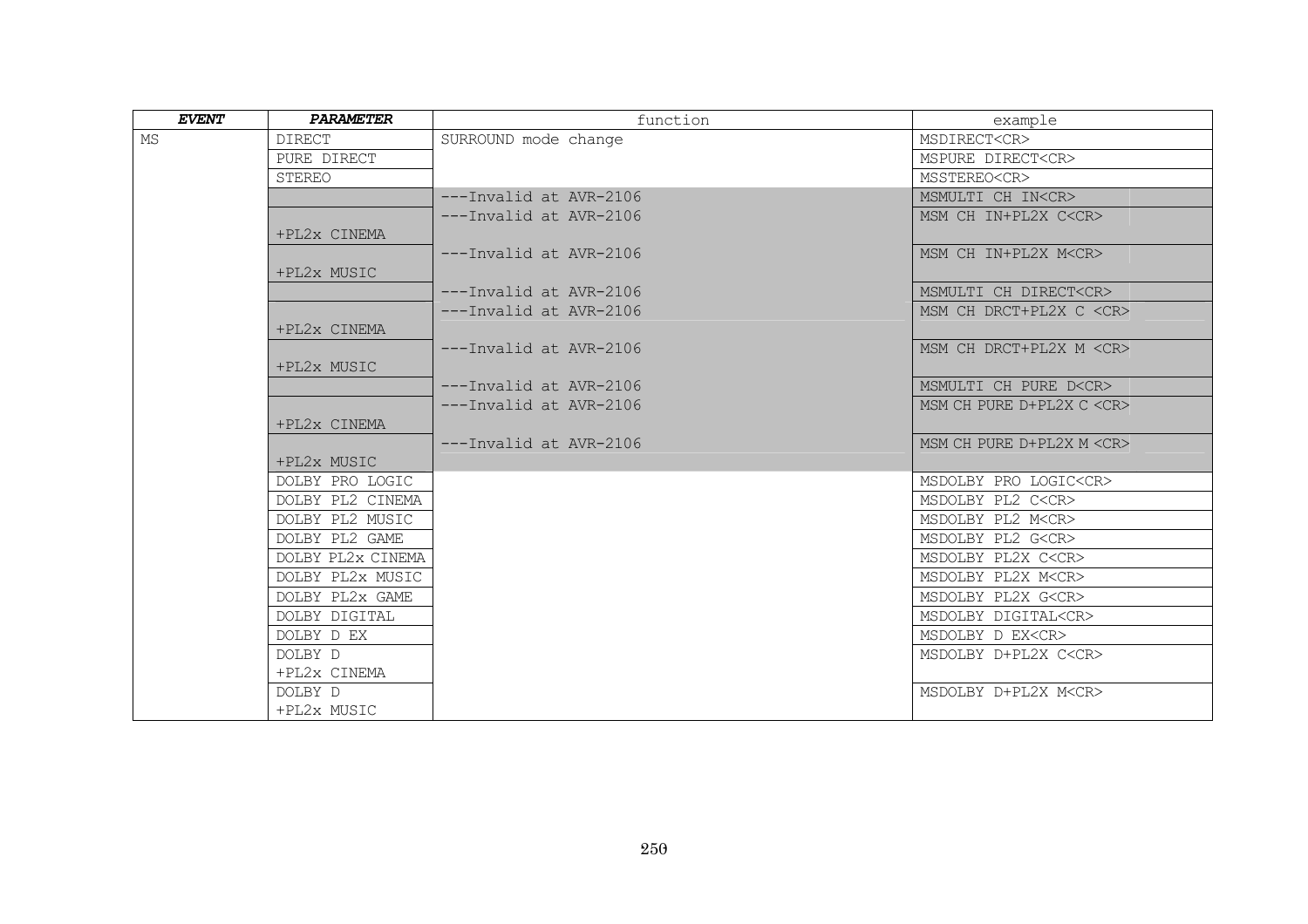| <b>EVENT</b> | <b>PARAMETER</b>  | function                   | example                     |
|--------------|-------------------|----------------------------|-----------------------------|
|              | DTS NEO: 6 CINEMA |                            | MSDTS NEO: 6 C <cr></cr>    |
|              | DTS NEO: 6 MUSIC  |                            | MSDTS NEO: 6 M <cr></cr>    |
|              | DTS SURROUND      |                            | MSDTS SURROUND <cr></cr>    |
|              | DTS ES DSCRT6.1   |                            | MSDTS ES DSCRT6.1 <cr></cr> |
|              | DTS ES MTRX6.1    |                            | MSDTS ES MTRX6.1 <cr></cr>  |
|              | DTS+PL2x CINEMA   |                            | MSDTS+PL2X C <cr></cr>      |
|              | DTS+PL2x MUSIC    |                            | MSDTS+PL2X M <cr></cr>      |
|              |                   | ---Invalid at AVR-2106     | MSDOLBY H/P <cr></cr>       |
|              |                   | ---Invalid at AVR-2106     | MSDTS+DOLBY H/P <cr></cr>   |
|              |                   | $---Invalid$ at $AVR-2106$ | MSHOME THX CINEMA <cr></cr> |
|              |                   | $---Invalid$ at $AVR-2106$ | MSTHX5.1 <cr></cr>          |
|              |                   | ---Invalid at AVR-2106     | MSTHX U2 CINEMA <cr></cr>   |
|              |                   | ---Invalid at AVR-2106     | MSTHX MUSIC MODE <cr></cr>  |
|              |                   | ---Invalid at AVR-2106     | MSTHX6.1 <cr></cr>          |
|              |                   | ---Invalid at AVR-2106     | MSTHX SURROUND EX <cr></cr> |
|              | WIDE SCREEN       |                            | MSWIDE SCREEN <cr></cr>     |
|              | 5CH STEREO        |                            | MS5CH STEREO <cr></cr>      |
|              | 7CH STEREO        |                            | MS7CH STEREO <cr></cr>      |
|              | SUPER STADIUM     |                            | MSSUPER STADIUM <cr></cr>   |
|              | ROCK ARENA        |                            | MSROCK ARENA <cr></cr>      |
|              | <b>JAZZ CLUB</b>  |                            | MSJAZZ CLUB <cr></cr>       |
|              | CLASSIC CONCERT   |                            | MSCLASSIC CONCERT <cr></cr> |
|              | MONO MOVIE        |                            | MSMONO MOVIE <cr></cr>      |
|              | MATRIX            |                            | MSMATRIX <cr></cr>          |
|              | VIDEO GAME        |                            | MSVIDEO GAME <cr></cr>      |
|              | VIRTUAL           |                            | MSVIRTUAL <cr></cr>         |
|              |                   | ---Invalid at AVR model    | MSMPEG2 AAC <cr></cr>       |
|              |                   | ---Invalid at AVR model    | MSAAC+DOLBY EX <cr></cr>    |
|              |                   | ---Invalid at AVR model    | MSAAC+PL2X C <cr></cr>      |
|              |                   | ---Invalid at AVR model    | MSAAC+PL2X M <cr></cr>      |